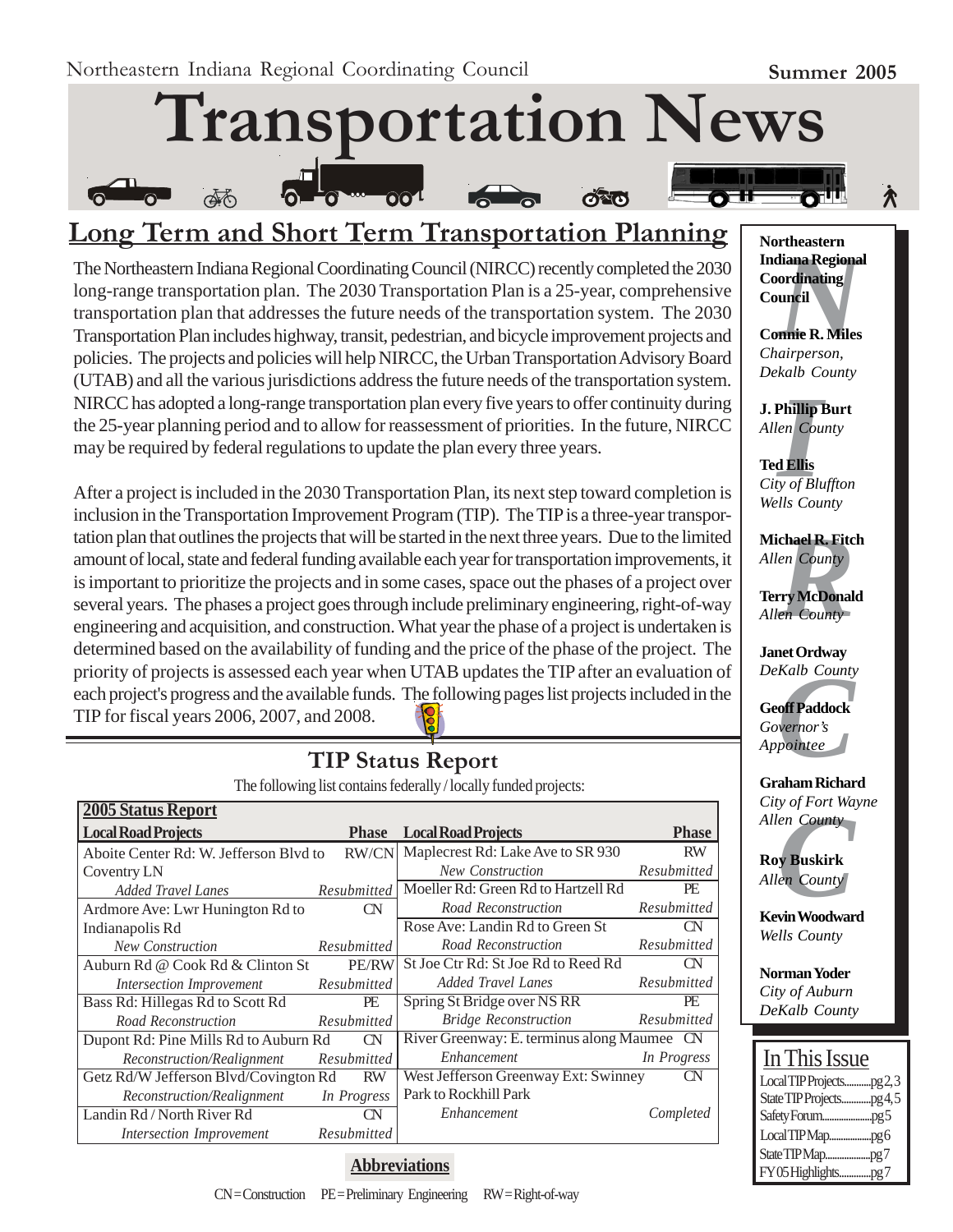#### **Urban Transportation Advisory Board**

**Dave Ross** *Chairman FW City Engineer*

**Michael R. Fitch** *Vice Chairman Allen County Highway Director*

**Mark Becker** *Fort Wayne Representative*

**Linda Bloom** *Allen County Commissioner*

**EXECT:**<br>
Fournance Section Wayne<br>
Fournance Presentative<br>
India Bloom<br>
Ien County<br>
Dimessioner<br>
Ansportation<br>
India Hughes<br>
India Hughes<br>
Ien County<br>
Algerian Hoot<br>
Ien County<br>
Presentative<br>
India Hughes<br>
Ien County<br>
Or R **Dave Gionet** *Fort Wayne Public Transportation Corp. (Citilink)*

#### **Susan Hoot**

*Allen County Planning Commision Representative*

**Paula Hughes** *Allen County Council*

**Mayor Terry McDonald** *New Haven Representative*

**Tory Richardson** *Fort Wayne/Allen County Airport Authority*

**Bob Kennedy** *Board of Public Works*

**Judi Wire** *Fort Wayne Planning Commission*

**John Leckie** *INDOT*

**Joyce Newland** *Federal Highway Administration (Non-voitng members)*

**Dave Holtz Jerry Halperin** *INDOT (Non-voting member)*

**Transportation News Summer 2005** 





**Transportation Improvement Program** The following list contains federally / locally funded projects:

**Miss the 2005 Status Report?**



#### **Flip back to the front page!**

page 2

**For Project Locations see map on page 6**

| <b>2006 Projects</b>                               |                        |                                                   |              |
|----------------------------------------------------|------------------------|---------------------------------------------------|--------------|
| <b>Local Road Projects</b>                         |                        | <b>Phase Local Road Projects</b>                  | <b>Phase</b> |
| Aboite Center Rd: W. Jefferson Blvd to Coventry Ln | <b>RW</b>              | Moeller Rd: Green St to Hartzell Rd               | PE           |
| Added Travel Lanes                                 |                        | Road Reconstruction                               |              |
| Ardmore Ave: Lwr Hungtington Rdto Airport Exp      | <b>CN</b>              | Rose Ave: Landin Rdto Green St                    | <b>CN</b>    |
| New Construction                                   |                        | Road Reconstruction                               |              |
| Aruburn Rd @ Cook Rd & Clinton St                  | <b>PE/RW</b>           | St Joe Ctr Rd: St Joe Rd to Reed Rd               | <b>CN</b>    |
| Intersection Improvement                           |                        | <b>Added Travel Lanes</b>                         |              |
| Bass Rd: Hillegas Rd to Scott Rd                   | PE                     | St Joe Ctr Rd: Reed Rd to Maplecrest Rd           | PE           |
| Road Reconstruction                                |                        | Road Reconstruction/Realignment                   |              |
| Carroll Rd: Corbin Rd to .5 mi W/o Corbin Rd       | PE                     | State Blvd: Spy Run Ave to Clinton St             | PE           |
| Road Reconstruction/Realignment                    |                        | <b>Added Travel Lanes</b>                         |              |
| Dupont Rd: Pine Mills Rdto Auburn Rd               | $\overline{\text{CN}}$ | Spring St Bridge over NS Railroad                 | PE           |
| Road Reconstruction/Realignment                    |                        | <b>Bridge Reconstruction</b>                      |              |
| Getz Rd/W. Jefferson Blvd/Covington Rd             | <b>CN</b>              | <b>Citilink</b>                                   |              |
| Intersection Improvements                          |                        | Capitalization of Maintenance Costs               |              |
| Landin Rd/North River Rd                           | <b>CN</b>              | Complementary Paratransit Costs                   |              |
| Intersection Improvement                           |                        | Minibuses (body on chassis)                       |              |
| Gump Rd: SR 3 to Coldwater Rd                      | PE                     | Other Maintenance Equipment                       |              |
| Road Reconstruction                                |                        | AVL Communications Capital and Subscription Costs |              |
| Maplecrest Rd: Lake Aveto SR 930                   | <b>RW</b>              | Northside Satellite Terminal                      |              |
| New Construction                                   |                        |                                                   |              |

| <b>2007 Projects</b>                               |           |                                                   |              |
|----------------------------------------------------|-----------|---------------------------------------------------|--------------|
| <b>Local Road Projects</b>                         |           | <b>Phase Local Road Projects</b>                  | <b>Phase</b> |
| Aboite Center Rd: W. Jefferson Blvd to Coventry Ln | CN        | State Blvd: Spy Run Ave to Clinton St             | <b>PE</b>    |
| Added Travel Lanes                                 |           | Added Travel Lanes                                |              |
| Aruburn Rd @ Cook Rd & Clinton St                  | CN        | Spring St Bridge over NS Railroad                 | <b>RW</b>    |
| Intersection Improvement                           |           | <b>Bridge Reconstruction</b>                      |              |
| Carroll Rd: Corbin Rd to 5 mi W/o Corbin Rd        | <b>RW</b> | <b>Citilink</b>                                   |              |
| Road Reconstruction/Realignment                    |           | Capitalization of Maintenance Costs               |              |
| Flutter Rd: Schwartz Rd to Maplecrest Rd           | PE        | Complementary Paratransit Costs                   |              |
| Road Reconstruction/Realignment                    |           | Other Maintenance Equipment                       |              |
| Maysville Rd/Stellhorn Rd: Maplecrest Rd to        | <b>PE</b> | AVL Communications Capital and Subscription Costs |              |
| Added Travel Lanes<br>Koaster Ditch                |           | Bus Shelters, Street Furniture, and Signage       |              |
| Moeller Rd: Green St to Hartzell Rd                | <b>RW</b> | Six Buses Hybrid (low floor) 35'                  |              |
| Road Reconstruction                                |           | Four Buses Hybrid (low floor) 40'                 |              |
| St Joe Center Rd: Reed Rd to Maplecrest Rd         | <b>RW</b> |                                                   |              |
| Road Reconstruction                                |           |                                                   |              |

| <b>2008 Projects</b>                  |           |                                                   |
|---------------------------------------|-----------|---------------------------------------------------|
| <b>Local Road Projects</b>            |           | <b>Phase Citilink</b>                             |
| Bass Rd: Hillegas Rd to Scott Rd      | <b>RW</b> | Capitalization of Maintenance Costs               |
| Road Reconstruction                   |           | Complementary Paratransit Costs                   |
| Maplecrest Rd: Lake Ave to State Blvd | PE        | Five Minibuses (body on chassis)                  |
| Road Reconstruction                   |           | AVL Communications Capital and Subscription Costs |
|                                       |           | Other Maintenance Equipment                       |



### **Abbreviations**

CN = Construction PE = Preliminary Engineering RW = Right-of-way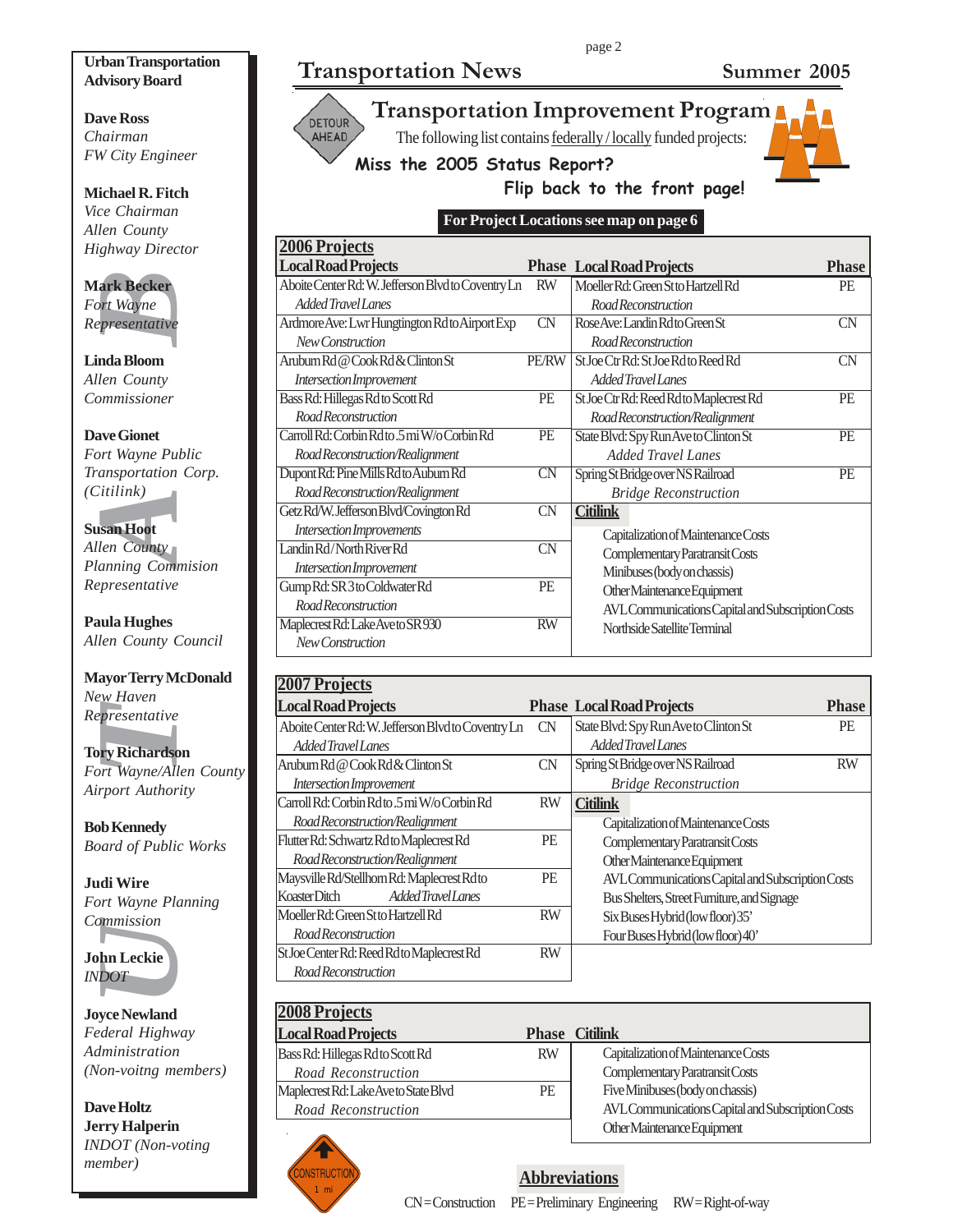| <b>Transportation Improvement Program</b><br>The following list contains locally funded projects:<br>For Project Locations see map on page 6 |              | CONSTRUCTION<br><b>ZONE</b>                             |               |              |
|----------------------------------------------------------------------------------------------------------------------------------------------|--------------|---------------------------------------------------------|---------------|--------------|
| <b>2006-2008 Projects</b>                                                                                                                    |              |                                                         | <b>BEGINS</b> |              |
| <b>Local Road Projects</b>                                                                                                                   | <b>Phase</b> | <b>Local Road Projects</b>                              |               | <b>Phase</b> |
| ArdmoreAve@TaylorSt                                                                                                                          | CN           | Lake Ave from Coliseum Blvd to Reed Rd                  |               | <b>CN</b>    |
| <i>Intersection Improvements</i>                                                                                                             |              | <b>RoadReconstruction</b>                               |               |              |
| Ardmore Ave from Jefferson Blvd to Taylor St                                                                                                 | CN           | Lake Ave from Hobson Rd to Coliseum Blvd                |               | CN           |
| <b>Road Reconstruction</b>                                                                                                                   |              | Road Reconstruction                                     |               |              |
| Clinton St/Leo Rd/Mayhew Rd                                                                                                                  | CN           | North Glendale Ave from Jefferson Blvd to North Bend Dr |               | <b>CN</b>    |
| <b>Intersection Improvements</b>                                                                                                             |              | New Construction                                        |               |              |
| Coldwater Rd from Union Chapel Rd to N/o Gump Rd                                                                                             | <b>CN</b>    | Union Chapel Rd from Interstate 69 to Tonkel Rd         |               | CN           |
| <b>RoadReconstruction</b>                                                                                                                    |              | <b>RoadReconstruction</b>                               |               |              |
| Lahmeyer @ StJoe CtrRd                                                                                                                       | <b>CN</b>    | Union Chapel Rd @ Leo Rd/SR 1                           |               | CN           |
| <b>Intersection Improvements</b>                                                                                                             |              | Intersection Improvements                               |               |              |
|                                                                                                                                              |              |                                                         |               |              |



**Abbreviations**

CN = Construction PE = Preliminary Engineering RW = Right-of-way

# **Transportation Improvement Program Human Service Agencies FY 2006**

The following list contains **federally** / locally funded modified passenger vans:

| <b>2004 Funding Cycle</b>               |                                                |
|-----------------------------------------|------------------------------------------------|
| <b>Human Service Agency</b>             | <b>Description</b>                             |
|                                         |                                                |
| Allen County Council on Aging           | Modified Passenger Van with Lift               |
|                                         |                                                |
| <b>Community Transportation Network</b> | Modified Passenger Van with Lift (replacement) |

| 2005 Funding Cycle               |                                                |
|----------------------------------|------------------------------------------------|
| <b>Human Service Agency</b>      | <b>Description</b>                             |
|                                  |                                                |
| Allen County Council on Aging    | Modified Passenger Van with Lift (replacement) |
|                                  |                                                |
| Community Transportation Network | Modified Passenger Van with Lift (replacement) |
|                                  |                                                |
| <b>Byron Health Services</b>     | Modified Passenger Van with Lift (replacement) |
|                                  |                                                |
| <b>Turnstone Center</b>          | Modified Passenger Van with Lift (replacement) |

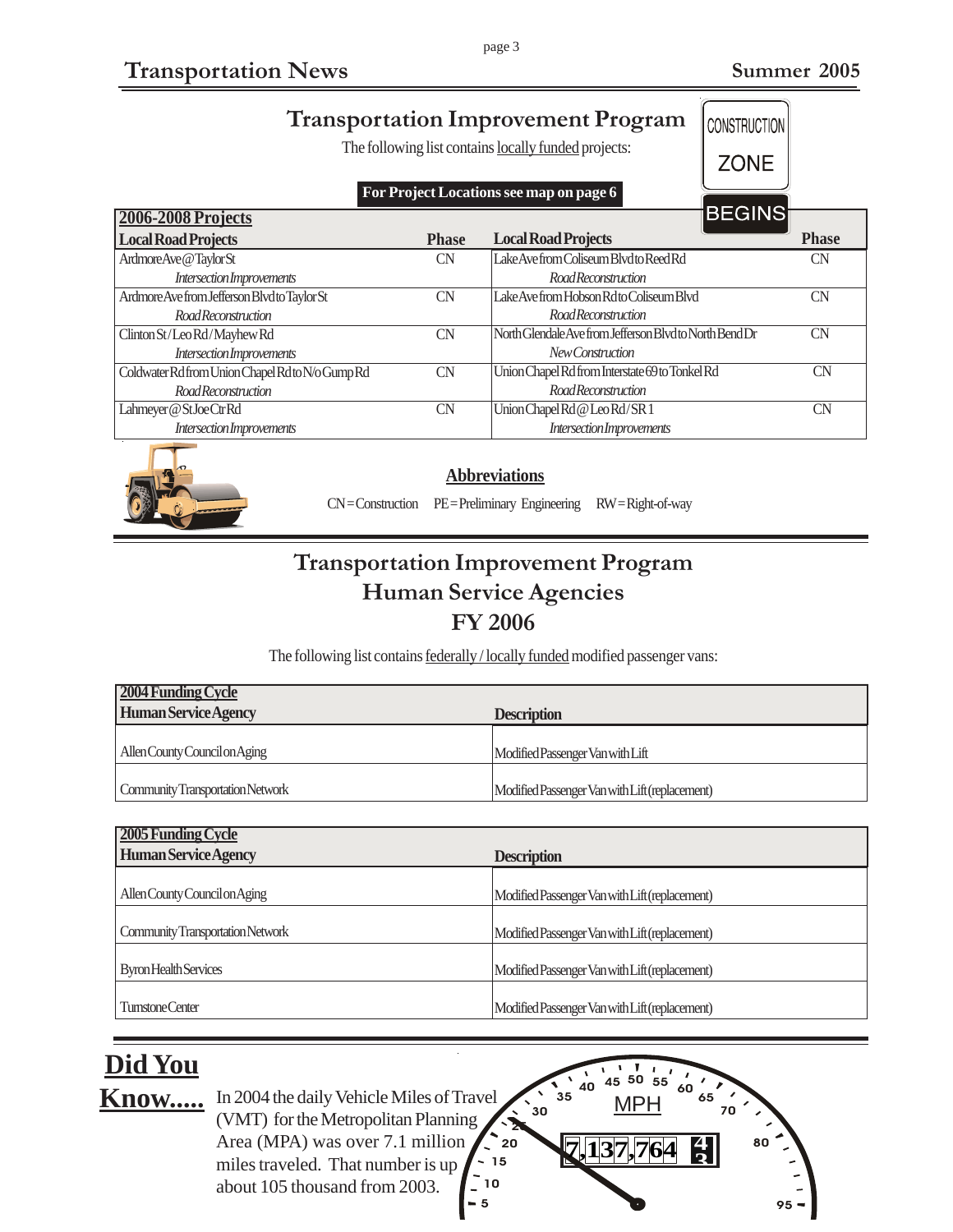

# **Transportation Improvement Program**

The following list contains federally / state funded projects:

#### **For Project Locations see map on page 7**

| <b>2006 Projects</b>                                           |                 |                                                               |                        |
|----------------------------------------------------------------|-----------------|---------------------------------------------------------------|------------------------|
| <b>State Projects</b>                                          | <b>Phase</b>    | <b>State Projects</b>                                         | <b>Phase</b>           |
| SR 1: @Grabill/HoslerRd                                        | PE              | US 33: from US 30 to Cook Rd (includes signs & signals)       | <b>CN</b>              |
| Intersection Improvements                                      |                 | Added Travel Lanes                                            |                        |
| SR 1: @ Amstutz Rd (NB left-turn lane)                         | PE              | SR 37: over Bottern Ditch & Grice Ditch, N/o I-469            | <b>RW</b>              |
| Intersection Improvements                                      |                 | Small Structure Replacement                                   |                        |
| SR 1: from I-69 to 0.21 mi E/o Tonkel Rd                       | PE              | I-69: bridge over Yohne Rd                                    | PE                     |
| Added Travel Lanes (includes signals & signs)                  |                 | <b>Bridge Rehabilitation</b>                                  |                        |
| SR 3: from Ludwig Rd to Dupont Rd (includes signals)           | <b>RW</b>       | I-69: from 0.83 mi N/o SR 1 to 9.51 mi N/o SR 1               | PE                     |
| Added Travel Lanes (includes signals)                          |                 | Pavement Rehabilitation (Includes 7 bridges)                  |                        |
| SR 14: @ Allen County/Whitley County Line Rd                   | PE              | SR 101: bridge over Maumee River                              | PE                     |
| Intersection Improvements                                      |                 | <b>Bridge Rehabilitation</b>                                  |                        |
| SR 14: Scott Rd to Hadley Rd                                   | $\overline{RW}$ | SR 930: @ Washington Blvd and Coliseum Blvd                   | PE                     |
| Added Travel Lanes (includes signals & signs)                  |                 | Interchange Modification                                      |                        |
| US24: from .5 mi E/o I-469 to .5 mi E/o Ryan/Bruick Rd         | PE              | Coldwater Rd: N and S of I-69 Interchange                     | <b>CN</b>              |
| New Road Construction (includes interchange)                   |                 | Pavement Patch and Rehabilitation                             |                        |
| US 24: from .5 mi E/o Ryan/Bruick Rd to .5 mi E/o Webster Rd   | $\overline{PE}$ | North River Rd: At-Grade Railroad Crossing (ID#478208L)       | $\overline{\text{CN}}$ |
| New Road Construction (includes interchange)                   |                 | Railroad Protection Upgrade                                   |                        |
| US 24: from .5 mi W/o SR 101 to Indiana/Ohio State Line        | $\overline{PE}$ | Noyer Rd: At-Grade Railroad Crossing (ID#478039B)             | $\overline{\text{CN}}$ |
| New Road Construction (includes interchange)                   |                 | Railroad Protection Upgrade                                   |                        |
| US 27: on NB Spy Run Ave from St Mary's River to Riverside Ave | PE              | Airport Exp: At-Grade Railroad Crossing (ID#478051H)          | $\overline{\text{CN}}$ |
| Road Rehabilitation                                            |                 | Railroad Protection Upgrade                                   |                        |
| <b>US30: @US33</b>                                             | $\overline{PE}$ | McArthur Dr. At-Grade Railroad Crossing (ID#478052P)          | $\overline{\text{CN}}$ |
| Interchange Modification                                       |                 | Railroad Protection Upgrade                                   |                        |
| US 30: from Flaugh Rd to US 33                                 | PE              | South County Line Rd: At-Grade Railroad Crossing (ID#478109N) | <b>CN</b>              |
| Added Travel Lanes                                             |                 | Railroad Protection Upgrade                                   |                        |
| US 30: from US 33 to I-69                                      | PE              | Winters Rd: At-Grade Railroad Crossing (ID#478114K)           | <b>CN</b>              |
| <b>Added Travel Lanes</b>                                      |                 | Railroad Protection Upgrade                                   |                        |
| US33: over S branch of Benward Ditch, 2.85 mi N/o US30         | <b>RW</b>       |                                                               |                        |
| Small Structure Replacement                                    |                 |                                                               |                        |

| 2007 Projects                                                |              |                                                                |              |
|--------------------------------------------------------------|--------------|----------------------------------------------------------------|--------------|
| <b>State Projects</b>                                        | <b>Phase</b> | <b>State Projects</b>                                          | <b>Phase</b> |
| SR1: @Grabill/HoslerRd                                       | <b>RW</b>    | US 27: on NB Spy Run Ave from St Mary's River to Riverside Ave | <b>RW</b>    |
| Intersection Improvements                                    |              | Road Reconstruction                                            |              |
| SR 1: from I-69 to 0.21 mi E/o Tonkel Rd                     | <b>RW</b>    | US 27: bridge over St Mary's River                             | PE           |
| Added Travel Lanes (includes signals & signs)                |              | <b>BridgeReplacement</b>                                       |              |
| SR 14: @ Allen County/Whitley County Line Rd                 | <b>RW</b>    | US 27: realign SB US 27 from Spy Run Creek to E4th St          | PE           |
| Intersection Improvements                                    |              | Road Reconstruction                                            |              |
| US 24: from $5$ mi $E$ /o Webster Rd to $5$ mi W/o SR 101    | <b>PE</b>    | US 30: @ US 33                                                 | <b>RW</b>    |
| New Road Construction                                        |              | Interchange Modification                                       |              |
| US 24: from .5 mi E/o Ryan/Bruick Rd to .5 mi E/o Webster Rd | <b>RW</b>    | SR 37: over Bottern Ditch & Grice Ditch, N/o I-469             | CΝ           |
| New Road Construction (includes interchange)                 |              | Small Structure Replacement                                    |              |
| US 24: from .5 mi E/o I-469 to .5 mi E/o Ryan/Bruick Rd      | <b>RW</b>    | I-69: Meyer Ditch @ Allen/Dekalb County Line                   | <b>PE</b>    |
| New Road Construction (includes interchange)                 |              | Small Structure Replacement                                    |              |
| US 24: from .5 mi W/o SR 101 to Indiana/Ohio State Line      | <b>RW</b>    | SR 101: bridge over Brown Ditch                                | PE           |
| New Road Construction (includes interchange)                 |              | Bridge Replacement                                             |              |

### **(FOR 2008 STATE PROJECTS SEE PG. 5)**



**Abbreviations**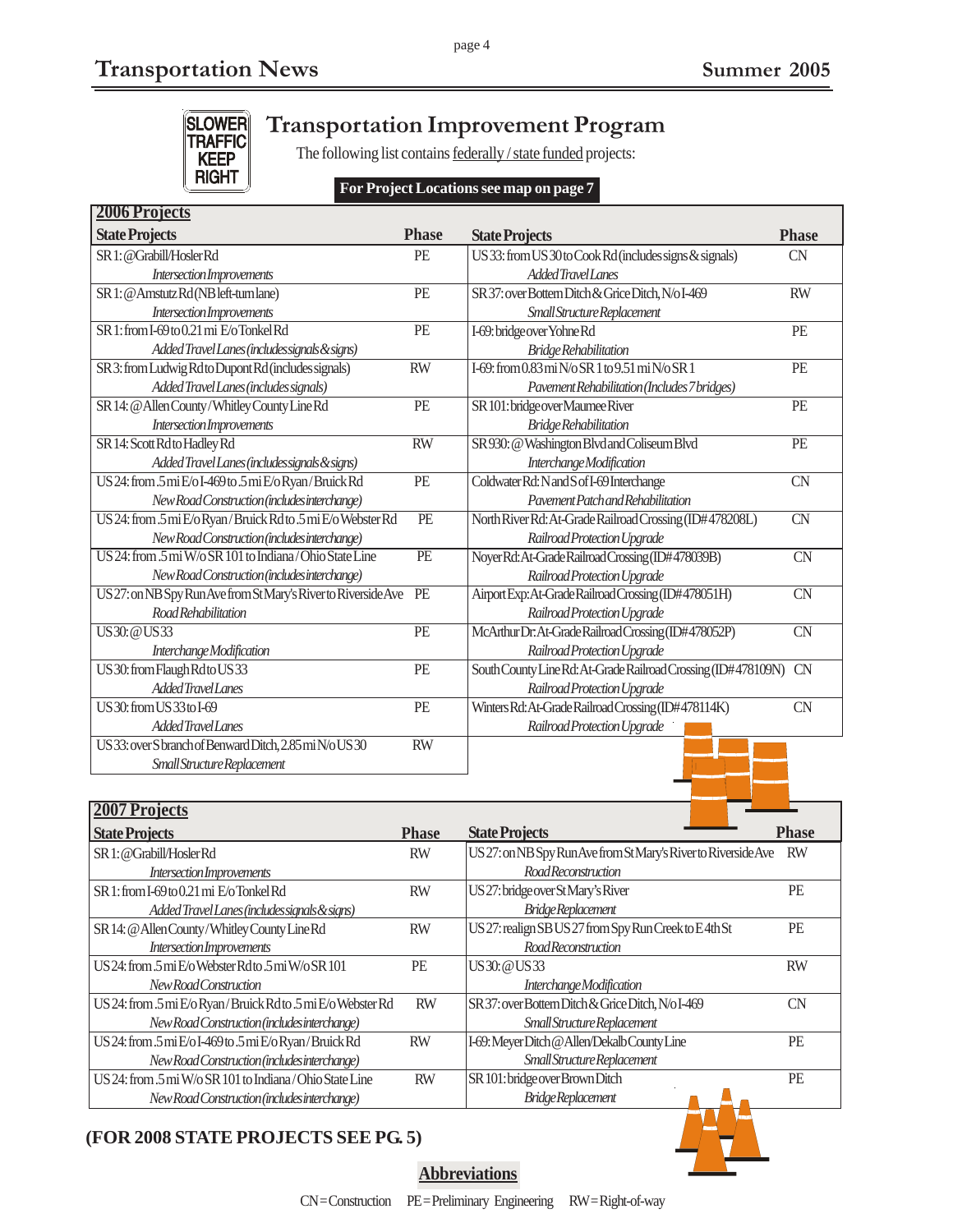# **Transportation Improvement Program**

The following list contains federally / state funded projects:

|                                                                        |              | . .                                                            |              |
|------------------------------------------------------------------------|--------------|----------------------------------------------------------------|--------------|
| <b>2008 Projects</b>                                                   |              |                                                                |              |
| <b>State Projects</b>                                                  | <b>Phase</b> | <b>State Projects</b>                                          | <b>Phase</b> |
| SR 1: @ Amstutz Rd (NB left-turn lane)                                 | <b>RW</b>    | US 30: from Flaugh Rd to US 33                                 | <b>RW</b>    |
| Intersection Improvements                                              |              | Added Travel Lanes                                             |              |
| SR 1: from I-69 to 0.21 mi E/o Tonkel Rd                               | <b>CN</b>    | US 30: from US 33 to I-69                                      | <b>RW</b>    |
| Added Travel Lanes (includes signals & signs)                          |              | Added Travel Lanes                                             |              |
| SR 3: Willow Creek Access Rdover Willow Creek 6.17 mi N/o I-69         | PE           | SR 37: @ Antwerp Rd/Water St                                   | <b>CN</b>    |
| Small Structure Replacement                                            |              | Intersection Improvement                                       |              |
| SR 3: bridge over Willow Creek 6.17 mi N/o I-69                        | PE           | I-69: bridge over Dennis Ditch 1.7 mi N/o Lafayette Ctr Rd     | PE           |
| Small Structure Replacement                                            |              | Small Structure Replacement                                    |              |
| SR 3: Huntertown Drain-Equalizer 7.07 mi N/o I-69                      | PE           | I-69: from $.83$ mi N/o SR 1 to 9.51 mi N/o SR 1               | PE           |
| Small Structure Replacement                                            |              | Road Rehabilitation (includes 7 bridges)                       |              |
| US 27: over Valentine Ditch 3.2 mi N/oAdams/Allen Co Line              | PE           | I-69: from 0.48 mi S/o Coldwater Rd to 0.86 mi N/o SR 1/Dupont | <b>CN</b>    |
| Small Structure Replacement                                            |              | Rd (includes 2 bridges, signs and lights)                      |              |
| US27: bridge over St Mary's River                                      | <b>RW</b>    | Added Travel Lanes                                             |              |
| <b>BridgeReplacement</b>                                               |              | SR 101: bridge over Brown Ditch 3.59 mi S/o US 30              | <b>RW</b>    |
| US 27: bridge over Spy Run Creek                                       | PE           | Bridge Replacement                                             |              |
| Small Structure Replacement                                            |              | SR 101: bridge over Maumee River                               | <b>CN</b>    |
| US 30: bridge over Spy Run Creek 6.7 mi E/o Whitley/Allen Co Line PE   |              | <b>Bridge Rehabilitation</b>                                   |              |
| Small Structure Replacement                                            |              | $I=469$ : from 0.7 mi W/o SR 1 to 0.5 mi E/o US 27             | PE           |
| US 30: bridge over Solon Ditch 0.27 mi E/o Whitley/Allen Co Line       | PE           | (includes 10 bridges)                                          |              |
| Small Structure Replacement                                            |              | Pavement Replacement                                           |              |
| US 30: bridge#3 over Seeger Ditch 5.25 mi E/o Whitley/Allen Co Line PE |              | I-469: from 0.5 mi E/o US 27 to 0.32 mi S/o Tillman Rd         | PE           |
| Small Structure Replacement                                            |              | (includes 3 bridges)                                           |              |
| US 30: Solon Rd Branch 2.3 mi E/o Whitley/Allen Co Line                | PE           | PavementReplacement                                            |              |
| Small Structure Replacement                                            |              | SR 930: @ Washington Blvd and Coliseum Blvd                    | <b>RW</b>    |
|                                                                        |              | Interchange Modification                                       |              |

#### **For Project Locations see map on page 7**



### **Safety Forum 2004**

Staff held the first annual Safety Forum on February 1, 2005 to discuss transportation safety in Allen County. Staff invited local engineers from all municipalities within Allen County and representatives from each law enforcement agency. The goals of the forum were to discuss possible causes for crashes at locations identified and to seek solutions to mitigate future high crash frequencies. Staff presented data for the high crash locations that were identified from the data collected over the past three years. The open format of the forum allowed police officers and engineers to discuss openly ideas and observations from their professional and personal experiences with one anther and with staff regarding the crash locations and related transportation safety concerns. An additional component of the forum was to establish a line of communication between local engineers and police officers through NIRCC to better identify problems and solutions regarding transportation safety.

The second forum is being scheduled for the fall of 2005 that will include the data from 2004.

### **Check out our website!!**

To check out our website just go to the Allen County Website at *www.co.allen.in.us* and use the menus "**Services and Elected Officials**" and then "**NIRCC**". Our website will be updated in September 2005 and will include the 2030 Long Range Transportation Plan, Transportation Improvement Program, Bicycle and Pedestrian Plan, traffic counts and much more.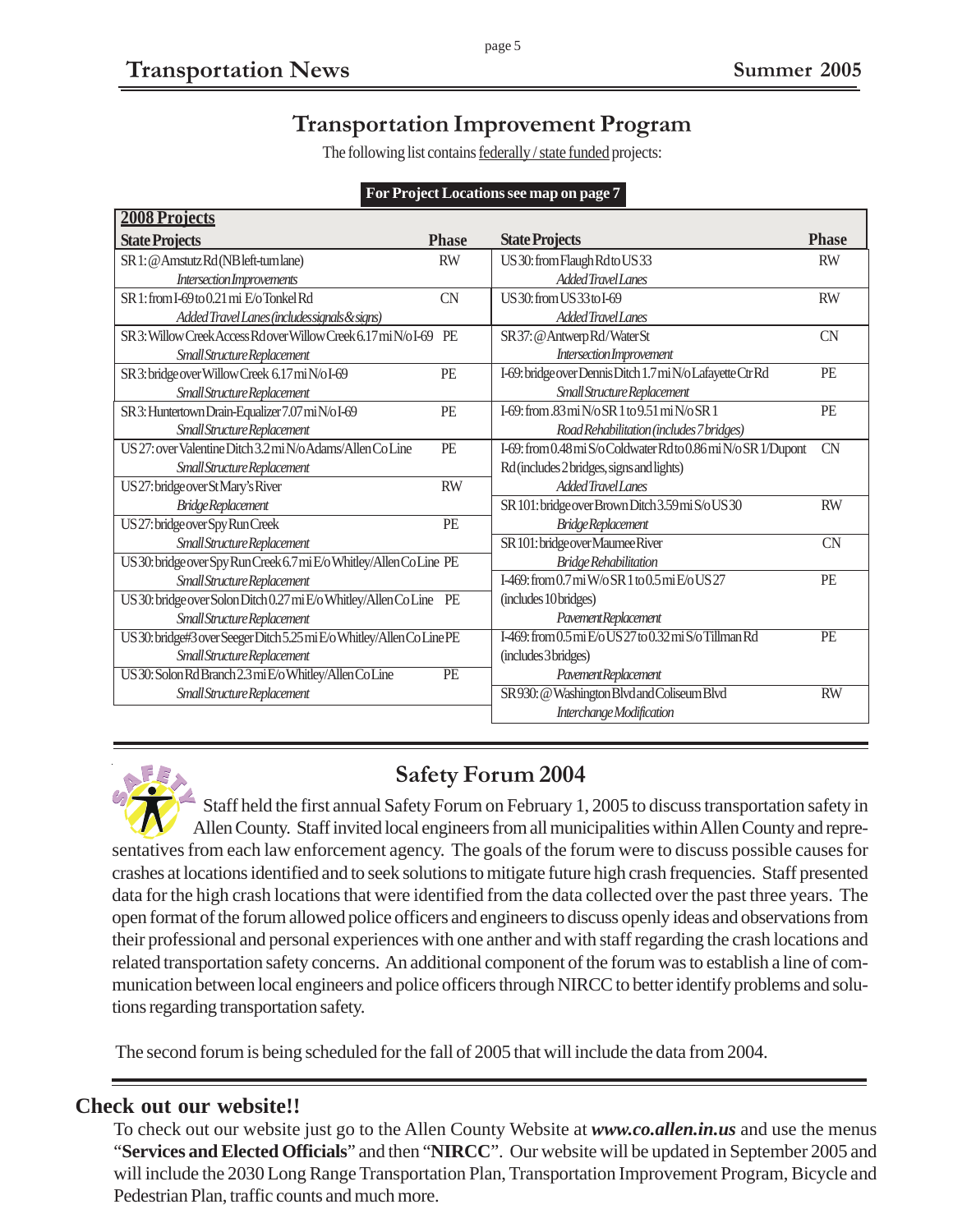

**\* Projects located outside the metropolitan planning area are not displayed on this map.**

**Question?**

Answers on

page 7

**On Average, how long does it take to drive from Gump Rd (at Huntertown) to the Glenbrook Mall entrance south of Coliseum Blvd between 7-8 AM? What about from Dupont Rd to the Glenbrook Mall entrance between 7-8 AM?**

**A.** 13.4 min, 9.6 min **B.** 9.7 min, 5.2 min **C.** 18.9 min, 15.3 min **D.** 15.8 min,13.2 min

**On Average, how long does it take to drive from the Glenbrook Mall entrance south of Coliseum Blvd to Dupont Rd between 4-5 PM? What about from the Glenbrook Mall entrance to Gump Rd between 4-5 PM?**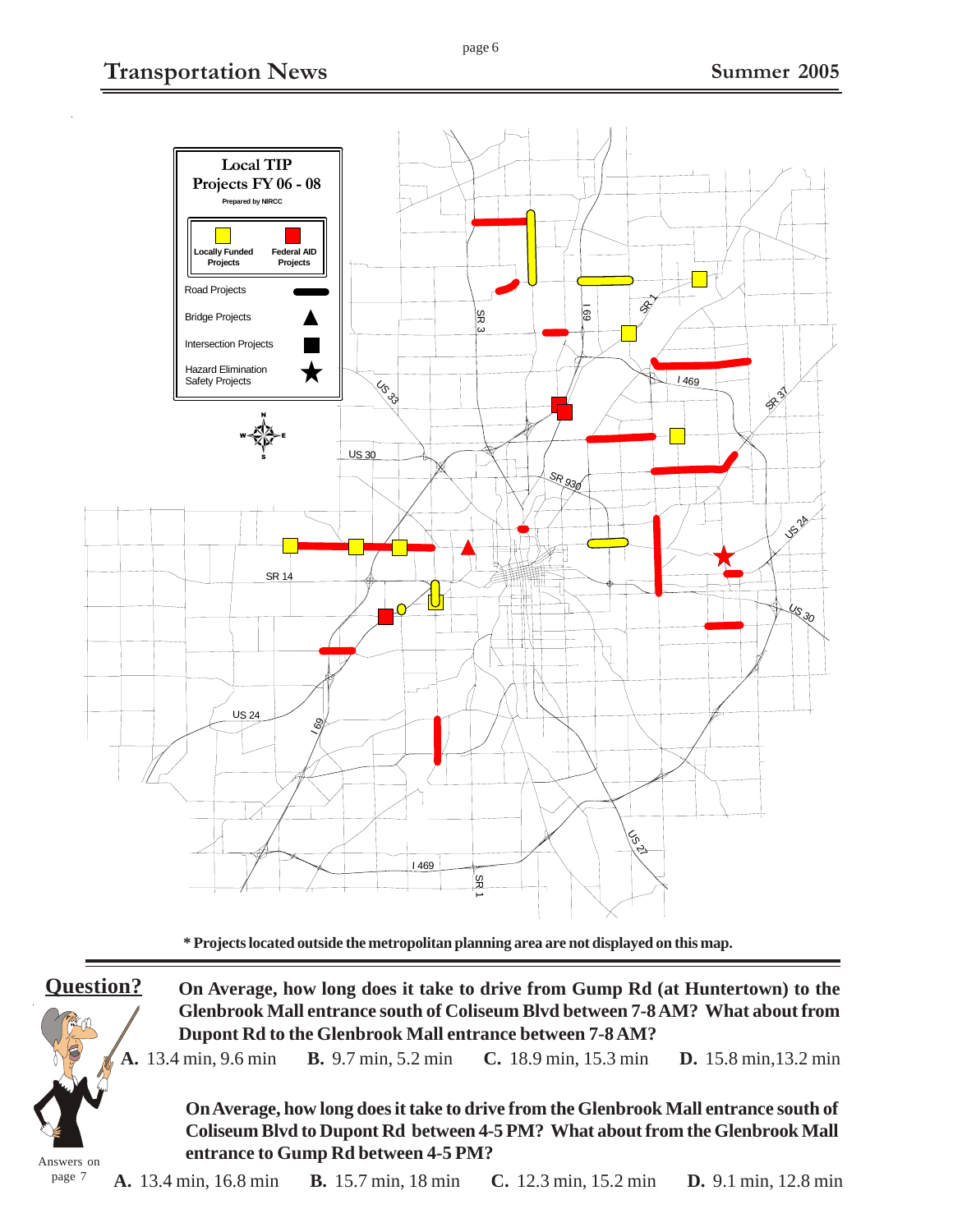

#### **\* Projects located outside the metropolitan planning area are not displayed on this map.**

# **Fiscal Year 2005 Highlights**

The Northeastern Indiana Regional Coordinating Council has recently finished up another fiscal year. There are several types of studies that go on behind the scenes of area transportation planning. NIRCC does a significant amount of traffic monitoring throughout the region.

Our annual traffic count programs is one of our most intensive traffic monitoring system. Traffic count locations are recounted at least every three years within Allen County. Several Travel Time and Delay studies were done throughout the last fiscal year. These studies measure the average speeds and the amount of time it takes to travel a selected corridor. They are used to monitor roadway improvements, measure levels of service,

(Continued on Pg. 8)